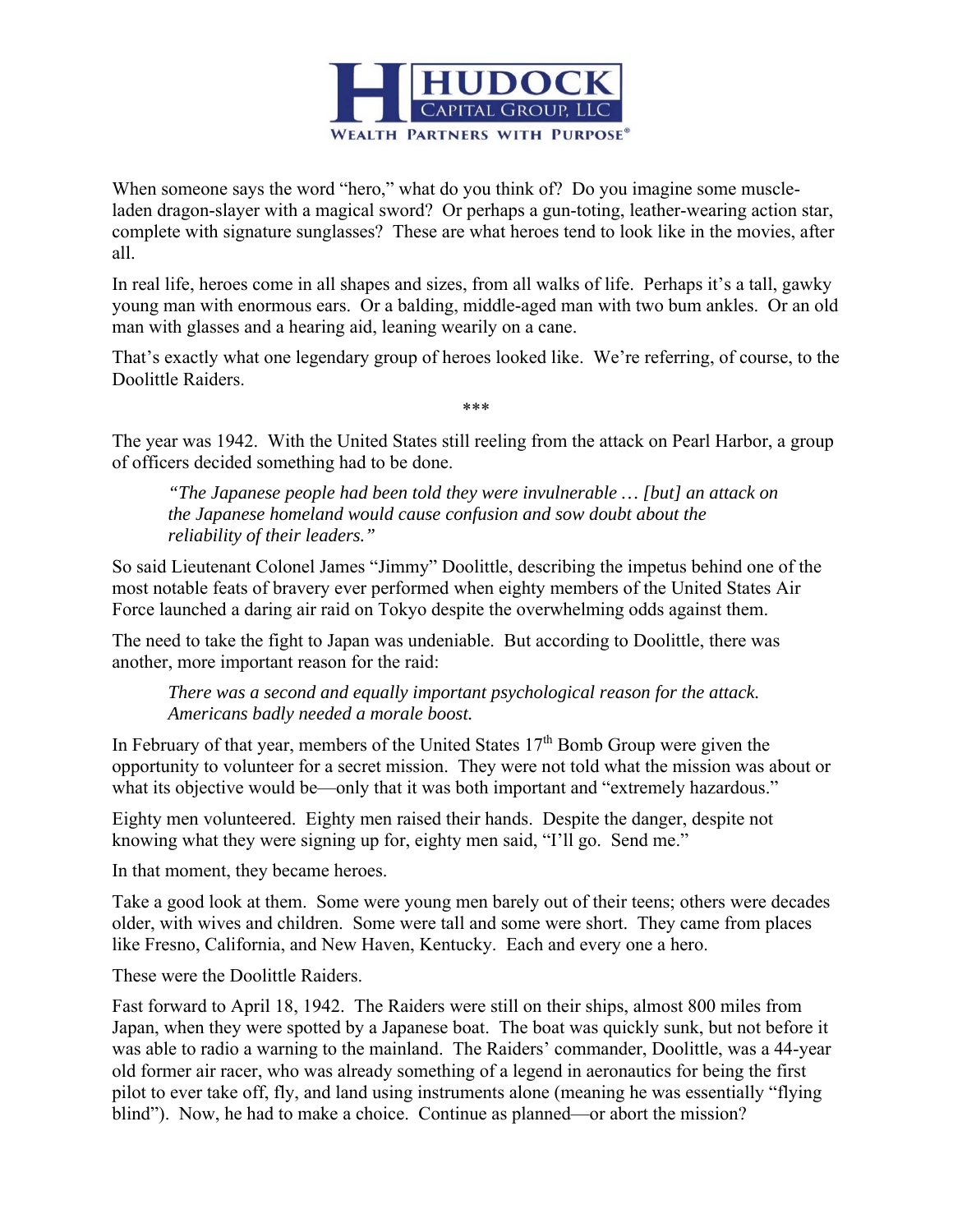Even though their secret was out, and even though they were 200 miles further out than they had planned, Doolittle decided to launch the attack.

Immediately, 16 planes took flight. Each carried a pilot, co-pilot, navigator, bombardier, and a gunner. Normally, such bombing raids had fighter escorts, but in this situation, the bombers were all alone. They didn't even have the kind of defenses most bombers normally had, because they had to remove as much weight from their planes as possible. It was the only way they would make it all the way to Japan and back.

The Raiders reached Tokyo about six hours later. Despite Tokyo's defenses, not a single bomber was shot down. They dropped their bombs and strafed their targets, giving Tokyo a taste of what Pearl Harbor had received. More importantly, they had done what no one thought was possible: taken the war straight to the heart of Japan.

Then, things took a turn for the worse.

With night falling and the weather growing bleaker, the Raiders realized they did not have the fuel to reach their base in China. Fifteen of the sixteen planes managed to reach the Chinese coast after 13 hours in the air. Some of them crash-landed, others bailed out. One plane was forced to fly all the way to the Soviet Union. The crew was interned, and while they were treated well, it would be years before they made it home.

Many of the other Raiders were given help from the Chinese, but some weren't so lucky. Three airmen died while crash-landing. Another eight were captured by the Japanese. Three of these men were executed. A fourth died in captivity. They had given their lives so that their country would feel hope again.

The others were kept under confinement for four years, where they were starved, beaten, and sentenced to hard labor. It wasn't until 1945 that they were finally freed.

When Doolittle finally made it home, he expected to be court-martialed, as every single plane had been lost. Instead, he returned to a hero's welcome. American morale had risen dramatically, just as Doolittle hoped it would. Most of the surviving Raiders went on to serve in the rest of the war; some even served in Korea years later.

Ever since the war, the Doolittle Raiders held annual reunions. Lt. Col. Richard E. Cole was the last of the Doolittle Raiders. He passed away in 2019 at the age of 103. When you look at their pictures, you no longer see the same youth and vitality they once had. But what you do see is far more important.

You still see heroes.

Every Memorial Day, we pay tribute to the thousands of heroes who died serving our country. Some of these heroes died before the invention of photography. Many of them are lost to history, their names unknown, their deeds unrecorded.

But we still know what they look like. In fact, we know what *all* heroes look like.

Just imagine someone, *anyone,* young or old, short or tall, man or woman, raising a hand and saying, "I'll go. Send me."

That's what a hero looks like.

On behalf of everyone here at Hudock Capital Group, we wish to say "Thank you" to our nation's heroes. Thank you for your service. Thank you for your sacrifice. Thank you for saying, "Send me."

Thank you for being heroes.